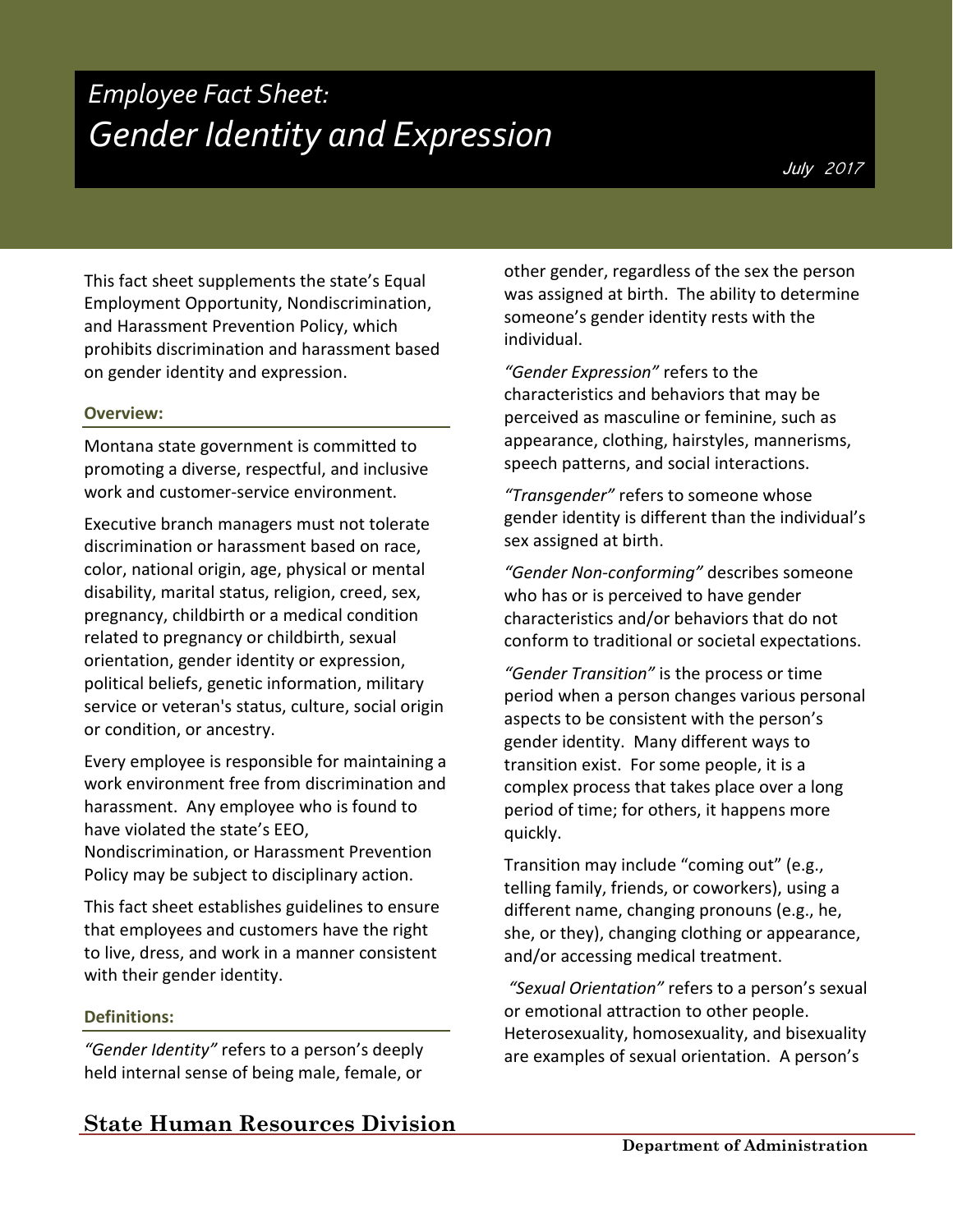sexual orientation is a distinct form of a person's gender identity or expression.

#### **Name and Pronoun Usage:**

It is important for managers and employees to address individuals by the name and pronoun that corresponds to the individual's gender identity or expression. Managers, supervisors, and coworkers should use the correct name and pronouns in records and communications regarding an individual. A court-ordered name or gender change is not required.

While employees may make mistakes from time to time with regard to an employee's preferred name or pronoun, the intentional or persistent refusal to respect an employee's gender identity (i.e., intentionally referring to the employee by a name or pronoun that does not correspond to the employee's gender identity) or use of derogatory terms can constitute harassment and is a violation of this policy. An employee engaging in such conduct may be subject to discipline, up to and including termination.

If you are unsure of what pronoun an individual might prefer, politely ask the individual how that person would like to be addressed. If you mistakenly refer to an individual by the incorrect name or pronoun, its best to apologize and move on.

Gender pronouns include he, she, they, or any other pronoun requested by the employee.

#### **Official Records:**

Upon request, agencies will change an individual's official record to reflect a change in name or gender. To change an employee's name on certain types of records, like those relating to payroll and retirement accounts, may require a legal name change before the person's name can be changed. Some records,

# **State Human Resources Division**

however, such as email addresses and identification badges, can be changed to reflect a person's preferred name without proof of a legal name change. To change an employee's gender on any records does not require documentation.

An employee may request changes to state records through his or her supervisor or human resources (HR) staff, including state-issued email addresses and identification cards for employees.

Management and HR will promptly update workplace photographs of a transitioning employee, so the transitioning employee's gender identity and expression are accurately represented. If management cannot provide the requested update or change, he or she should explain to the employee why such change is not possible.

## **Confidentiality and Privacy:**

Transgender and gender non-conforming employees and customers have the right to discuss their gender identity or expression openly or to keep that information private. The employee or customer gets to decide when, with whom, and how much private information to share.

Management, HR, and employees may not disclose information that may reveal an employee's or customer's transgender or gender non-conforming status to anyone without permission. Personal or confidential information may only be shared with the transgender or gender non-conforming employee's consent.

Intentionally disclosing personal information relating to an employee's or customer's transgender status or the sex the person was assigned at birth, gender transition, or related medical history may result in a violation of our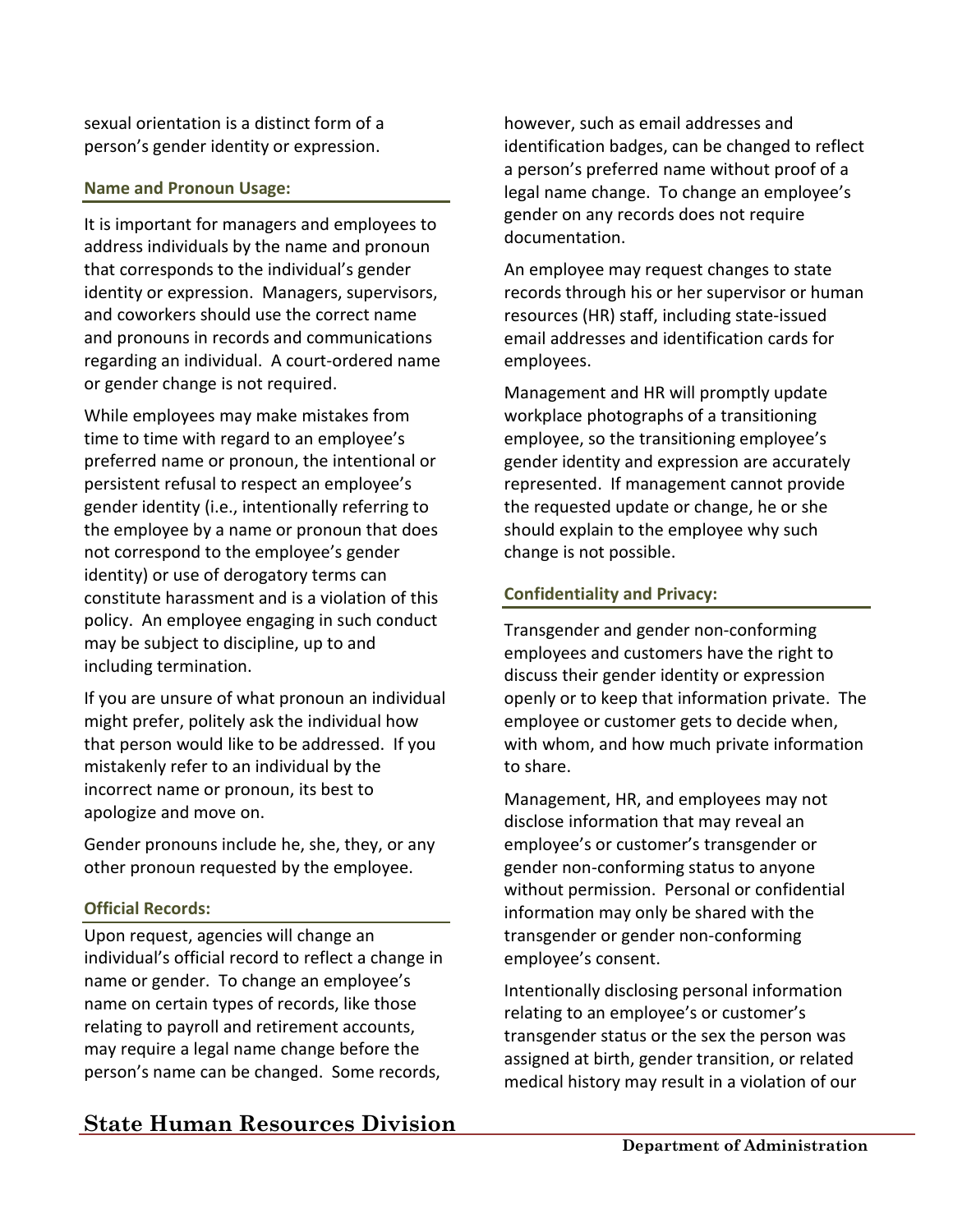EEO, Nondiscrimination, and Harassment Prevention Policy and may constitute discriminatory harassment under the law.

Like other personal information, disclosure of this information can create a hostile environment and may single out transgender employees as objects of curiosity and social stigma.

Management and HR may not single out transgender or gender non-conforming employees or customers for intrusive requirements such as psychological or medical examinations based on their transgender status.

Management, HR, and employees may not disclose the transgender status of any former employee to new employers when responding to a background check or reference request.

#### **Restroom Access:**

Employees and customers have the right to safe and appropriate restroom facilities, including the right to use a restroom that corresponds to the individual's gender identity, regardless of the individual's sex assigned at birth. The individual does not need to show proof of gender.

Transgender women, for example, must be allowed to use the women's restroom, and transgender men must be allowed to use the men's restroom. That decision is up to the transgender individual to determine the most appropriate and safest option for the person.

Some employees may desire additional privacy. Where possible, management may provide unisex, single-stall restrooms for use by employees or customers who have a need for increased privacy, regardless of the underlying reason.

Single-occupancy restrooms or other facilities should be gender-neutral, not segregated by sex.

#### **Locker Room Access:**

Employees and customers have the right to use the locker room that corresponds to their gender identity. Any individual who has a need or desire for increased privacy, regardless of the underlying reason, may request a reasonable alternative such as a private area or locker room.

If a transgender individual requests increased privacy, management will provide alternative arrangements in a way that allows the individual to keep the person's transgender status confidential.

#### **Dress Codes:**

Employees must comply with any existing dress codes or grooming standards and have the right to do so in a manner consistent with their gender identity or gender expression. Existing dress codes or grooming standards cannot prohibit an individual from maintaining a gender-neutral appearance.

## **Sex-Specific Job Duties (BFOQ):**

In the narrow circumstances where sex is a bona fide occupational qualification (BFOQ), employees should be classified and assigned in a manner consistent with their gender identity. Any BFOQ must be applied consistently with the principle that employees are able to live and work in accordance with their gender identity. Assignment of job duties or disqualification from a position on the basis of an individual's transgender status, related medical history, bodily autonomy, or nonconformity with gender stereotypes is not permitted.

## **State Human Resources Division**